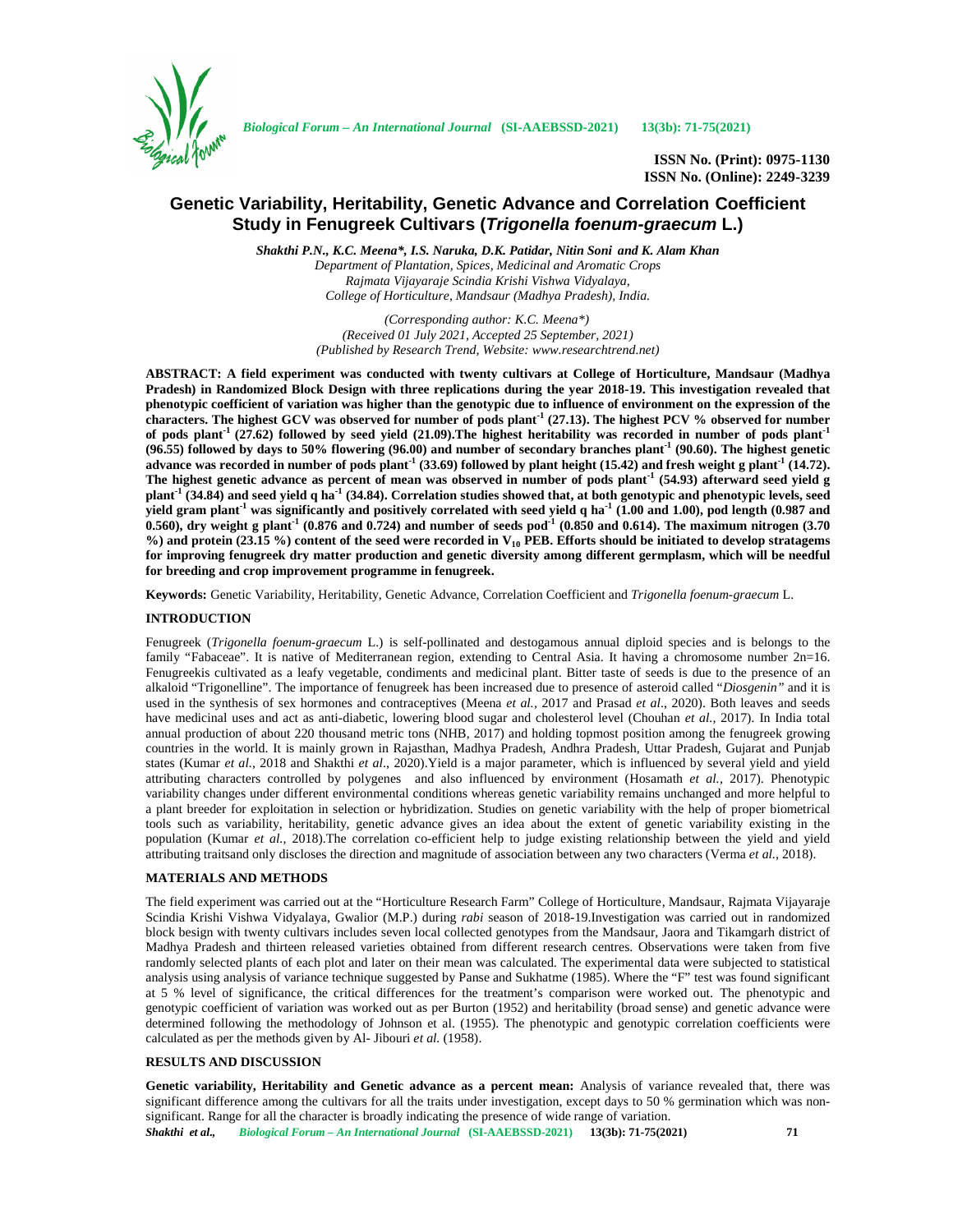**Genotypic and Phenotypic coefficient of variation:** Data obtained from investigation revealed that phenotypic coefficient of variation is higher than the genotypic variation due to influence of environment on the expression of the characters. PCV and GCV were classified as suggested by Sivasubramanian and Menon (1973).

| <b>Traits</b> | Mean   | Range  |        |       | <b>Coefficient of variation</b> | <b>Heritability</b> | <b>Genetic advance</b> | GA as % over mean |  |
|---------------|--------|--------|--------|-------|---------------------------------|---------------------|------------------------|-------------------|--|
|               |        | Min.   | Max.   | GCV % | PCV %                           | (%)                 |                        |                   |  |
| PH            | 82.18  | 53.21  | 91.30  | 10.15 | 11.31                           | 80.50               | 15.42                  | 18.76             |  |
| NL            | 41.89  | 34.20  | 57.39  | 11.28 | 12.70                           | 78.95               | 8.65                   | 20.65             |  |
| PB            | 6.73   | 5.20   | 9.34   | 11.04 | 12.19                           | 82.11               | 1.39                   | 20.62             |  |
| <b>SB</b>     | 8.24   | 6.90   | 14.07  | 17.53 | 18.42                           | 90.60               | 2.83                   | 34.37             |  |
| <b>FW</b>     | 56.62  | 41.60  | 72.62  | 13.81 | 15.11                           | 83.54               | 14.72                  | 26.00             |  |
| <b>DW</b>     | 20.63  | 14.75  | 25.63  | 13.61 | 14.67                           | 86.13               | 5.37                   | 26.03             |  |
| LA            | 34.37  | 24.78  | 47.54  | 17.03 | 18.26                           | 86.93               | 11.24                  | 32.70             |  |
| Chl           | 44.48  | 38.62  | 52.94  | 6.46  | 8.70                            | 55.13               | 4.39                   | 9.88              |  |
| DG            | 4.70   | 4.33   | 5.67   | 4.06  | 11.00                           | 13.58               | 0.14                   | 3.08              |  |
| DF            | 46.71  | 43.67  | 69.00  | 11.50 | 11.74                           | 96.00               | 10.84                  | 23.21             |  |
| DM            | 121.65 | 119.00 | 129.00 | 1.62  | 1.99                            | 66.07               | 3.30                   | 2.71              |  |
| NP            | 61.34  | 30.73  | 100.17 | 27.13 | 27.62                           | 96.55               | 33.69                  | 54.93             |  |
| <b>NS</b>     | 14.70  | 11.85  | 15.83  | 7.06  | 8.90                            | 62.84               | 1.69                   | 11.53             |  |
| PL            | 11.21  | 10.60  | 12.40  | 3.15  | 5.13                            | 37.72               | 0.45                   | 3.99              |  |
| SY(g)         | 6.23   | 4.02   | 8.77   | 18.89 | 21.09                           | 80.20               | 2.17                   | 34.84             |  |
| TW            | 14.31  | 11.08  | 19.55  | 14.65 | 15.48                           | 89.48               | 4.08                   | 28.54             |  |
| S%            | 57.41  | 39.27  | 71.20  | 9.91  | 11.14                           | 79.13               | 10.42                  | 18.15             |  |
| SY(q)         | 20.78  | 13.41  | 29.22  | 18.89 | 21.09                           | 80.20               | 7.24                   | 34.84             |  |
| HI            | 30.23  | 23.28  | 36.11  | 11.66 | 13.50                           | 74.60               | 6.27                   | 20.74             |  |
| N             | 3.05   | 2.43   | 3.70   | 10.88 | 12.99                           | 70.10               | 0.57                   | 18.76             |  |
| P             | 19.04  | 15.18  | 23.15  | 10.88 | 12.99                           | 70.10               | 3.57                   | 18.76             |  |

**Table 1: Estimation of Genotypic coefficient of variation (GCV) and Phenotypic coefficient of variation (PCV), Heritability, and Genetic advance as percent of mean for different characters of fenugreek cultivars.**

PH- Plant height, NL- Number of leaves (plant<sup>-1</sup>), PB- Primary branches (plant<sup>-1</sup>), SB- Secondary branches (plant<sup>-1</sup>), FW- Fresh weight (g plant<sup>-1</sup>), DW- Dry weight (g plant-1), **LA-**Leaf Area (cm<sup>2</sup> plant-1), **Chl-**Chlorophyll content(SPAD value), **DG-**Days to 50% germination, **DF**-Days to 50 % flowering, **DM**- Days to maturity, **NP**- Number of pods (plant-1), **NP**- Number of seeds (pod-1), **PL**- Pod length (cm), **SY(g)** - Seed yield (g plant-1), **TW**- Test weight (g), **S %**- Shelling percentage, **SY(q)**- Seed yield (q/ha), **HI**- Harvest index(%),**N %**- Nitrogen content of seed (%), **P%**- Protein content of seed (%),

Result revealed that, out of twenty-one characters studied, the GCV was high for one, low for six and moderate for the remaining characters. However, the highest genotypic coefficient of variation was observed for number of pods plant<sup>-1</sup> (27.13) followed by seed yield  $(18.89)$  and secondary branches plant<sup>-1</sup> (17.53). These findings are accordance with the findings of Patil *et al.* (2016) for number of pods plant<sup>-1</sup> in fenugreek. The Lowest GCV % was observed for shelling % (9.91), number of seeds pod<sup>-1</sup> (7.06), Chlorophyll content SPAD (6.46), days to 50 % germination (4.06), pod length (3.15) and days to maturity (1.62). These results were close proximate with the results of Kumar *et al.* (2018) for days to maturity. Prakash *et al.* (2017) for seeds pod-1 and pod length, Hosamath *et al.* (2017) for SPAD value. Similarly, the PCV was high for three characters, low for four characters and moderate for the remaining characters. Though, the highest PCV % observed for number of pods plant<sup>-1</sup> (27.62) followed by seed yield (21.09) and secondary branches plant<sup>-1</sup> (18.42). These results were agreement with the findings of Prakash *et al.* (2017) for number of pods plant<sup>-1</sup> and seed yield g plant<sup>-1</sup>. Whereas lowest PCV observed for number of seeds pod<sup>-1</sup> (8.9) followed by SPAD value (8.7), pod length (5.13) and days to maturity (1.99). Similar findings are in close harmony with the Yadav *et al.* (2018), Prakash *et al.* (2017) for number of seeds pod<sup>-1</sup>, pod length (cm) and days to maturity, Gurjar *et al.* (2016); Hosamath *et al.* (2017) for SPAD value in fenugreek.

**Heritability:** The heritability  $h^2$  (b) was classified as suggested by Johnson *et al.*, (1955). In the present investigation out of twenty-one characters, the heritability was high for eighteen, low for one and moderate for two characters. Heritability is the ratio of the genotypic variance to phenotypic variance. It is very important biometrical tool for guiding plant breeders for adoption of appropriate breeding procedures. High heritability in broad sense is helpful in identifying suitable character for selection and enables the breeder to select superior genotypes on the basis of phenotypic expression of quantitative characters (Dhakad *et al.*) 2017).

In the present study the heritability was ranged between 13.58 to 96.55 %. However, it was highest in number of pods plant<sup>-1</sup>  $(96.55)$  followed by days to 50% flowering  $(96.00)$ , number of secondary branches plant<sup>-1</sup>  $(90.6)$ , test weight  $(89.48)$ , leaf area (86.93), dry weight (86.13), fresh weight (83.54), number of primary branches (82.11), plant height (80.5), seed yield , shelling % (79.13), number of leaves (78.95), harvest index (74.60), nitrogen and protein content of seed (70.10), days to maturity (66.07) and number of seeds (62.84). Similar observations made by Meena *et al.* (2011) and Hosamath *et al.* (2017) for number of pods plant<sup>-1</sup>, days to 50% flowering, number of secondary branches, plant height, number of leaves, Gurjar *et al.* (2016) for protein content of the seed, Dashora *et al.* (2011) for harvest index in fenugreek. Whereas lowest heritability recorded in days to 50% germination (13.58). This finding is close harmony with the results of Dhakad *et al.* (2017) in coriander.

**Genetic advance:** Heritability indicates only the effectiveness with which selection of a genotype based on phenotypic performance, but fails to indicate the genetic progress. Heritability estimates along with genetic gains are more effective and reliable in predicting the improvement through selection (Dhakad *et al.* 2017).

In the present study the genetic advance was ranged between 0.14 to 33.69 %. The highest genetic advance was recorded in number of pods (33.69) followed by plant height (15.42), fresh weight (14.72), leaf area (11.24), days to 50% flowering (10.84), shelling percent (10.42), number of leaves  $(8.65)$ , seed yield q/ha  $(7.24)$ , harvest index  $(6.27)$ , dry weight  $(5.37)$ , SPAD value (4.39), test weight (4.08), protein content of seed (3.57), days to maturity (3.30), number of secondary branches (2.83), seed yield g plant<sup>-1</sup> (2.17), number of seeds (1.69), number of primary branches (1.39), nitrogen content of seed (0.57), pod length (0.45), days to 50% germination (0.14). Similar findings were reported by Verma and Ali (2012), Sharada *et al.* (2008); Dashora *et al.* (2011); Jain *et al.* (2013); Yogendra *et al.* (2013); Pathak *et al.* (2014); Gurjar *et al.* (2016) in fenugreek and Dhakad *et al.* (2017) in coriander.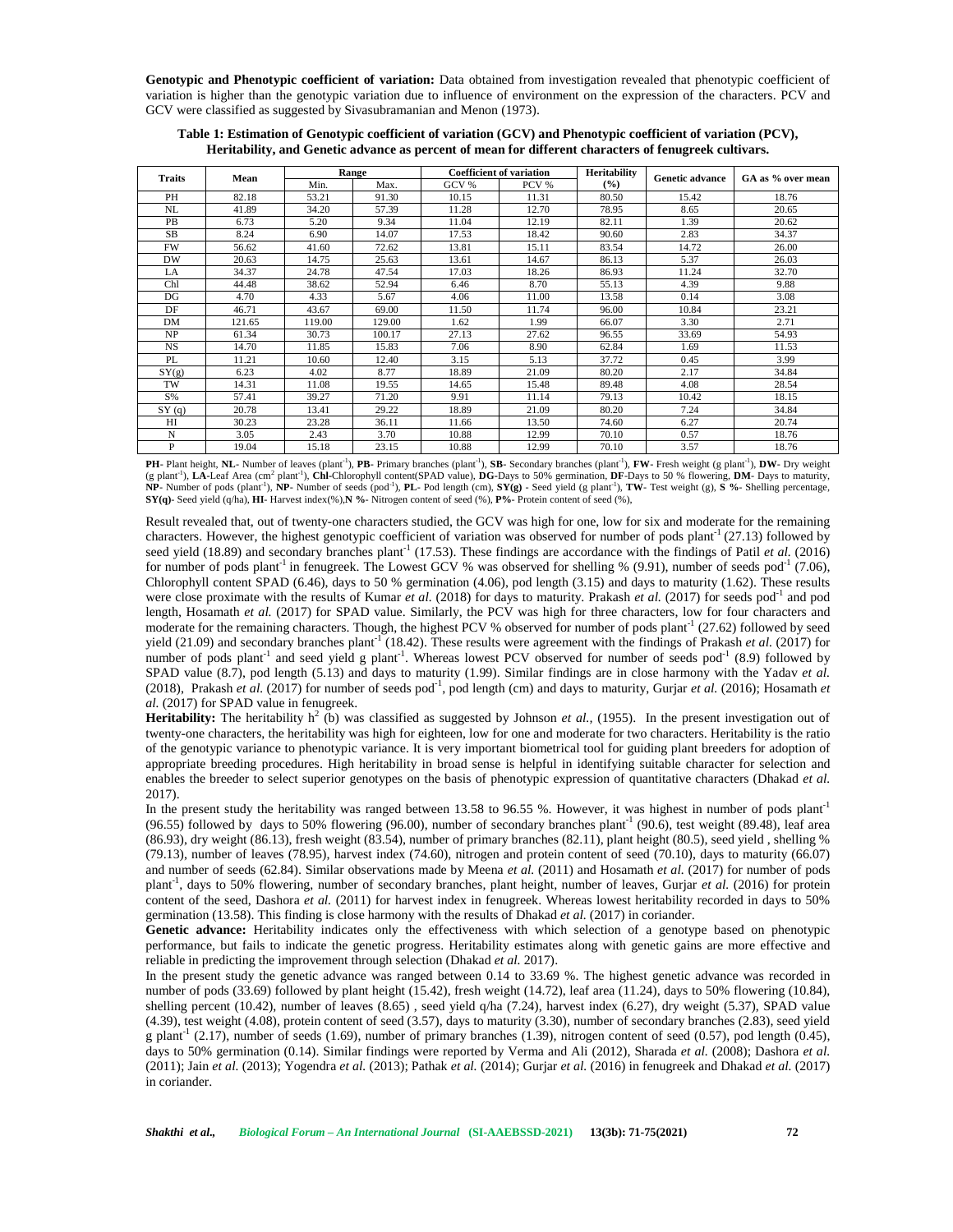| Traits      | PH   | NL         | PB         | SB.          | <b>SPAD</b>           | DW           | 50 % F       | <b>DTM</b>   | <b>NPP</b>            | PL                    | <b>NSP</b>    | TW                     | $S\%$                  | НI                | $N\%$                 | $P_{\alpha}$          | SOH                   | SGP                  |
|-------------|------|------------|------------|--------------|-----------------------|--------------|--------------|--------------|-----------------------|-----------------------|---------------|------------------------|------------------------|-------------------|-----------------------|-----------------------|-----------------------|----------------------|
| PН          | 000. | $-0.397**$ | $-0.467**$ | $-0.667**$   | $-0.462**$            | $0.187^{NS}$ | $-0.802**$   | $-0.669$ *   | $-0.056^{NS}$         | $0.694*$              | $0.751***$    | $0.121^{NS}$           | $0.472***$             | $0.685***$        | $-0.291$              | $-0.291$ <sup>*</sup> | $0.503***$            | $0.503**$            |
| NL          |      | 1.000      | 0.922      | $0.834*$     | $0.648***$            | $0.565***$   | $0.688^{**}$ | $0.582$ **   | $0.719$ <sup>**</sup> | $-0.052^{NS}$         | $-0.001^{NS}$ | $-0.359$ **            | $0.535***$             | $-0.246^{\rm NS}$ | $0.416$ <sup>**</sup> | $0.417$ **            | 0.266                 | 0.266                |
| PB          |      |            | 1.000      | $0.918^{**}$ | $0.603**$             | $0.488***$   | 0.814        | $0.805***$   | $0.728$ <sup>**</sup> | $-0.125^{NS}$         | $-0.050^{NS}$ | $-0.548**$             | $0.530**$              | $-0.222^{NS}$     | $0.443***$            | $0.444$ <sup>**</sup> | 0.234 <sup>NS</sup>   | 0.234 <sup>NS</sup>  |
| <b>SB</b>   |      |            |            | 1.000        | $0.751$ <sup>**</sup> | $0.443**$    | $0.945$ **   | $0.817**$    | $0.698**$             | $-0.247^{NS}$         | $-0.252^{NS}$ | $-0.324$               | 0.299                  | $-0.325$          | 0.614                 | $0.614^{\degree}$     | $0.159^{NS}$          | $0.159^{NS}$         |
| <b>SPAD</b> |      |            |            |              | 1.000                 | 0.516        | 0.674        | $0.545$ **   | $0.633***$            | 0.262                 | $-0.289$      | 0.081 <sup>NS</sup>    | $0.253^{NS}$           | $-0.137^{NS}$     | $0.610^{**}$          | 0.611                 | 0.315                 | $0.315$ <sup>*</sup> |
| DW          |      |            |            |              |                       | 1.000        | 0.263        | $0.228^{NS}$ | $0.688$ <sup>**</sup> | $0.836^*$             | 0.538         | $0.062^{NS}$           | $0.682$ **             | 0.297             | $0.603***$            | $0.603^{\circ}$       | $0.876^{**}$          | $0.876**$            |
| 50 % F      |      |            |            |              |                       |              | 1.000        | $0.953***$   | $0.572***$            | $-0.319$ <sup>*</sup> | $-0.273$      | $-0.320$               | $0.137^{NS}$           | $-0.335$ **       | $0.529$ **            | 0.529                 | $0.025^{NS}$          | $0.025^{NS}$         |
| <b>DTM</b>  |      |            |            |              |                       |              |              | 1.000        | $0.505***$            | $-0.131NS$            | $-0.153^{NS}$ | $-0.357**$             | $0.176^{NS}$           | $-0.250^{NS}$     | 0.312                 | $0.312$ <sup>*</sup>  | $0.014^{NS}$          | $0.014^{NS}$         |
| <b>NPP</b>  |      |            |            |              |                       |              |              |              | 1.000                 | $0.415$ **            | $0.503***$    | $-0.425$ <sup>**</sup> | $0.727***$             | $0.362$ **        | $0.686^{**}$          | $0.686^{**}$          | $0.713$ <sup>**</sup> | $0.713***$           |
| PL          |      |            |            |              |                       |              |              |              |                       | 1.000                 | $0.971***$    | $0.219^{NS}$           | $0.735***$             | $0.704**$         | 0.231 <sup>NS</sup>   | $0.230^{NS}$          | $0.987**$             | $0.987**$            |
| NSP         |      |            |            |              |                       |              |              |              |                       |                       | 1.000         | $-0.309$               | $0.759$ **             | $0.883***$        | $0.189^{NS}$          | $0.189^{NS}$          | $0.850**$             | $0.850**$            |
| TW          |      |            |            |              |                       |              |              |              |                       |                       |               | 1.000                  | $-0.336$ <sup>**</sup> | $-0.080^{NS}$     | $-0.097^{NS}$         | $-0.096^{NS}$         | $0.012^{NS}$          | $0.012^{NS}$         |
| S %         |      |            |            |              |                       |              |              |              |                       |                       |               |                        | 1.000                  | $0.650**$         | $0.379**$             | $0.379**$             | $0.840**$             | $0.840**$            |
| HI          |      |            |            |              |                       |              |              |              |                       |                       |               |                        |                        | 1.000             | $0.141^{N}$           | $0.141^{NS}$          | $0.780^{**}$          | $0.780**$            |
| $N\%$       |      |            |            |              |                       |              |              |              |                       |                       |               |                        |                        |                   | 1.000                 | $1.000^*$             | $0.571**$             | $0.571**$            |
| P %         |      |            |            |              |                       |              |              |              |                       |                       |               |                        |                        |                   |                       | 1.000                 | 0.571                 | $0.572**$            |
| <b>SOH</b>  |      |            |            |              |                       |              |              |              |                       |                       |               |                        |                        |                   |                       |                       | 1.000                 | $1.000**$            |
| <b>SGP</b>  |      |            |            |              |                       |              |              |              |                       |                       |               |                        |                        |                   |                       |                       |                       | 1.000                |

**Table 2: Genotypic correlation coefficient among yield and yield attributing characters in different fenugreek cultivars.**

\*\* 1 % level of significance \* 5 % level of significance

PH- Plant height, NL- Number of leaves (plant<sup>-1</sup>), PB- Primary branches (plant<sup>-1</sup>), SB- Secondary branches (plant<sup>-1</sup>), SB- Secondary branches (plant<sup>-1</sup>), SPAD- Chlorophyll content, DW- Dry weight (g plant<sup>-1</sup>), 50 % Fpods (plant<sup>1</sup>), PL- Pod length (cm), NSP- Number of seeds (pod<sup>-1</sup>), TW- 1000 seed weight (g), S %- Shelling percentage, HI- Harvest index(%), N %- N content of seed (%), P%- Protein content of seed (%), SQH- Seed yield (  $plan<sup>1</sup>$ ).

**Table 3: Phenotypic correlation coefficient among yield and yield attributing characters in different fenugreek cultivars.**

| <b>Traits</b> | PH    | NL                    | PB          | SВ                     | <b>SPAD</b> | DW                | 50 % F      | <b>DTM</b>   | <b>NPP</b>    | PL            | <b>NSP</b>    | TW                     | $S\%$                 | HІ                   | $N\%$                | $P_{\alpha}$         | SOH                  | SGP                  |
|---------------|-------|-----------------------|-------------|------------------------|-------------|-------------------|-------------|--------------|---------------|---------------|---------------|------------------------|-----------------------|----------------------|----------------------|----------------------|----------------------|----------------------|
| PН            | 1.000 | $-0.325$ <sup>*</sup> | $-0.371$ ** | $-0.588$ <sup>**</sup> | $-0.314$    | $0.140^{NS}$      | $-0.695***$ | $-0.479**$   | $-0.054^{NS}$ | $0.461**$     | $0.551**$     | $0.096^{NS}$           | $0.347***$            | $0.532**$            | $-0.210^{NS}$        | $-0.210^{NS}$        | $0.386***$           | $0.386**$            |
| NL            |       | 1.000                 | $0.768***$  | $0.724**$              | $0.421$ **  | $0.468**$         | $0.599**$   | $0.522$ **   | $0.629**$     | $0.030^{NS}$  | $-0.047^{NS}$ | $-0.316^*$             | $0.459**$             | $-0.126^{NS}$        | $0.304^{\circ}$      | $0.304^*$            | $0.257$ <sup>*</sup> | $0.258$ <sup>*</sup> |
| PB            |       |                       | 1.000       | $0.778^{**}$           | $0.409$ **  | $0.410^{**}$      | $0.725***$  | $0.603***$   | $0.644$ **    | $0.010^{NS}$  | $-0.038^{NS}$ | $-0.481$ <sup>**</sup> | $0.427**$             | $-0.176^{NS}$        | $0.332**$            | $0.332**$            | $0.203^{NS}$         | $0.204^{NS}$         |
| SB            |       |                       |             | 1.000                  | $0.542**$   | $0.384^{**}$      | $0.879**$   | $0.623**$    | $0.668***$    | $-0.141^{NS}$ | $-0.141^{NS}$ | $-0.275$               | 0.257                 | $-0.247^{NS}$        | $0.583**$            | $0.583**$            | $0.141^{NS}$         | $0.141^{NS}$         |
| <b>SPAD</b>   |       |                       |             |                        | 1.000       | $0.276^{\degree}$ | $0.462$ **  | $0.252^{NS}$ | $0.445***$    | $-0.019^{NS}$ | $-0.047^{NS}$ | $0.050^{NS}$           | $0.203^{NS}$          | $-0.003NS$           | $0.363***$           | $0.363**$            | $0.208^{NS}$         | $0.208^{NS}$         |
| <b>DW</b>     |       |                       |             |                        |             | 1.000             | $0.257*$    | $0.214^{NS}$ | $0.634**$     | $0.445***$    | $0.418***$    | $0.052^{NS}$           | $0.587**$             | $0.078^{NS}$         | $0.461**$            | $0.461**$            | $0.724***$           | $0.724***$           |
| 50 % F        |       |                       |             |                        |             |                   | 1.000       | $0.793**$    | $0.552**$     | $-0.192NS$    | $-0.196^{NS}$ | $-0.298$ <sup>*</sup>  | $0.113^{NS}$          | $-0.308^*$           | $0.430**$            | $0.429**$            | 0.009 <sup>NS</sup>  | 0.009 <sup>NS</sup>  |
| <b>DTM</b>    |       |                       |             |                        |             |                   |             | 1.000        | $0.399**$     | $-0.165^{NS}$ | $-0.040^{NS}$ | $-0.284$               | $0.135^{NS}$          | $-0.231^{NS}$        | $0.197^{NS}$         | $0.197^{NS}$         | 0.061 <sup>NS</sup>  | $0.062^{NS}$         |
| <b>NPP</b>    |       |                       |             |                        |             |                   |             |              | 1.000         | $0.250^{NS}$  | $0.416**$     | $-0.381**$             | $0.630**$             | $0.299$ <sup>*</sup> | $0.548**$            | $0.548**$            | $0.664**$            | $0.664**$            |
| PL            |       |                       |             |                        |             |                   |             |              |               | 1.000         | $0.335***$    | $0.124^{NS}$           | 0.374                 | $0.461**$            | $0.173^{NS}$         | $0.173^{NS}$         | $0.560^{*}$          | $0.560**$            |
| <b>NSP</b>    |       |                       |             |                        |             |                   |             |              |               |               | 1.000         | $-0.216^{NS}$          | $0.493**$             | $0.539**$            | $0.152^{NS}$         | $0.151^{NS}$         | $0.614***$           | $0.614**$            |
| TW            |       |                       |             |                        |             |                   |             |              |               |               |               | 1.000                  | $-0.301$ <sup>*</sup> | $-0.088^{NS}$        | $-0.046^{NS}$        | $-0.046^{NS}$        | 0.043 <sup>NS</sup>  | $0.044^{NS}$         |
| S %           |       |                       |             |                        |             |                   |             |              |               |               |               |                        | 1.000                 | $0.473**$            | $0.264$ <sup>*</sup> | $0.264$ <sup>*</sup> | $0.676**$            | $0.676**$            |
| ΗΙ            |       |                       |             |                        |             |                   |             |              |               |               |               |                        |                       | 1.000                | $0.106^{NS}$         | $0.106^{NS}$         | $0.649^{\degree}$    | $0.649**$            |
| $N\%$         |       |                       |             |                        |             |                   |             |              |               |               |               |                        |                       |                      | 1.000                | $1.000**$            | $0.322$ <sup>*</sup> | $0.322$ <sup>*</sup> |
| P %           |       |                       |             |                        |             |                   |             |              |               |               |               |                        |                       |                      |                      | 1.000                | $0.322$ <sup>*</sup> | $0.322*$             |
| <b>SQH</b>    |       |                       |             |                        |             |                   |             |              |               |               |               |                        |                       |                      |                      |                      | 1.000                | $1.000**$            |
| SGP           |       |                       |             |                        |             |                   |             |              |               |               |               |                        |                       |                      |                      |                      |                      | 1.000                |

\*\* 1 % level of significance \* 5 % level of significance

PH- Plant height, NL- Number of leaves (plant<sup>-1</sup>), PB- Primary branches (plant<sup>-1</sup>), SB- Secondary branches (plant<sup>-1</sup>), SBD- Chlorophyll content, DW- Dry weight (g plant<sup>-1</sup>), 50 % F- Days to 50 % flowering, DTM- Days to pods (plant<sup>-1</sup>), PL- Pod length (cm), NSP- Number of seeds (pod<sup>-1</sup>), TW- 1000 seed weight (g), S %- Shelling percentage, SGP- Seed yield (g plant<sup>-1</sup>), HL- Harvest index(%), SQH- Seed yield (q/ha), N %- N content of seed seed  $(\frac{9}{6})$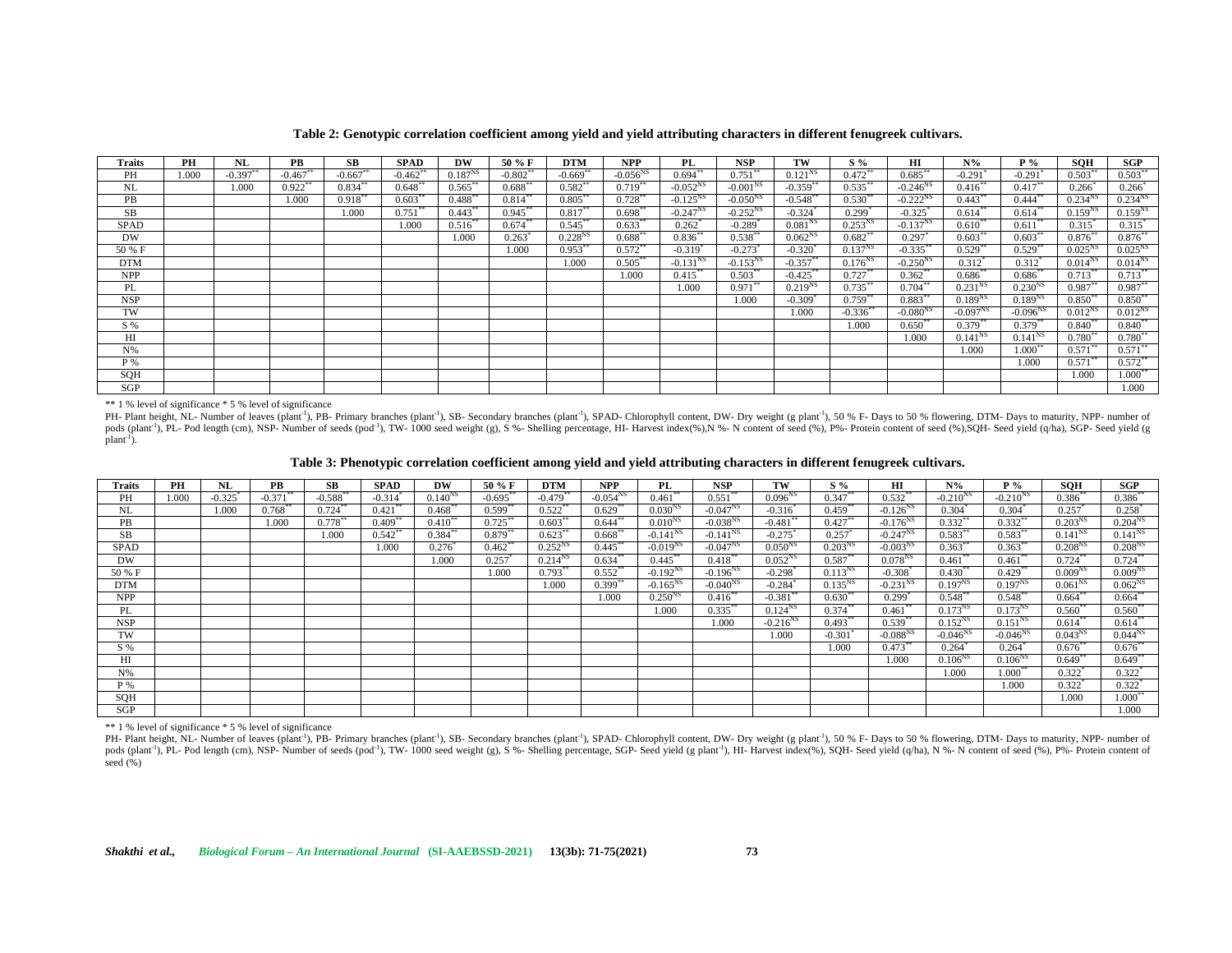**Genetic advance as percent of mean:** In the present investigation out of twenty-one characters, the genetic advance as per cent of mean was high for twelve, low for four and moderate for five characters. The genetic advance as per cent of mean was classified as suggested by Johnson *et al.* (1955). The highest genetic advance as percent of mean was observed in number of pods (54.93) followed by seed yield (34.84), number of secondary branches (34.37), leaf area (32.7), test weight (28.54), dry weight  $(26.03)$ , fresh weight  $(26.00)$ , Days to 50% flowering  $(23.21)$ , harvest index  $(20.74)$ , number of leaves  $(20.65)$ , number of primary branches (20.62). These results were in close proximate that of Verma and Ali (2012) for number of pods plant<sup>-1</sup>, harvest index, seed yield g plant<sup>-1</sup>, seed yield q/ha and 1000 seed weight, Singh *et al.* (2016) and Patil *et al.* (2016) for fresh weight and dry weight and number of primary branches, Singh and Kakani (2017) for 50 % flowering and seed yield, Hosamoth *et al.* (2017) for number of leaves, leaf area in fenugreek. Low Genetic advance as percent of mean was observed in SPAD value (9.88), pod length (3.99), days to 50% germination (3.08) and days to maturity (2.71). Similar findings were reported by Prajapati *et al.* (2010) for days to maturity, Hosamath *et al.* (2017) for SPAD value (chlorophyll content) in fenugreek.

**Genotypic and phenotypic correlation coefficient studies:** Correlation coefficients provide a clear picture of the extent of relationship between a pair of characters and indicate simultaneous improvement of the correlated characters may be possible. A positive correlation between the desirable characters is helpful to the plant breeder because it helps in simultaneous improvement of both the characters. A negative correlation on the other hand shall find the simultaneous expression of the both the characters with high value (Dhakad *et al.,* 2017). The correlation coefficient computed at phenotypic level and also genotypic level. The magnitude of the genotypic correlation was higher than the phenotypic correlation for all the traits that showed the inherent association between the various characters. Seed yield ha<sup>-1</sup> (1.00\*\* and 1.00\*\*), pod length (0.987\*\* and 0.560), dry weight g plant<sup>-1</sup> (0.876 and 0.724), number of seeds pod<sup>-1</sup> (0.850\*\* and 0.614\*\*), shelling percent (0.840\*\* and 0.676\*\*), harvest index (0.780\*\* and 0.649\*\*), number of pods (0.713\*\* and 0.664\*\*), plant height (0.503\*\* and 0.386\*\*), nitrogen content and protein content of the seed (0.780\*\* and 0.322\*), leaves plant<sup>-1</sup> (0.266\* and 0.258\*) exhibited significant and positive correlation with seed yield gram plant<sup>-1</sup>. SPAD value was significant at genotypic level (0.315\*), whereas, non-significant at phenotypic level (0.208). These finding are in accordance with the report of Singh (2014), Sharma and Sastry (2008), Singh *et al.* (2013) for pod length, number of seeds pod<sup>-1</sup>, number of pods, Seed yield q/ha, number of leaves per plant Dhakad *et al.* (2017), Patahk *et al.* (2014) for protein content of the seed, Singh *et al.* (2016) for SPAD (chlorophyll content of leaves) in fenugreek, Kumar *et al.* (2015) for shelling percent in garden pea, Lad *et al.* (2017) for harvest index in French bean. Gurjar *et al*. (2016) for dry weight of the plant in fenugreek.

**Quality parameters:** Significant differences were observed in nitrogen and protein (%) content of the seed. The investigation revealed that, the highest (3.70 and 23.15 %) nitrogen and protein content of the seed were recorded in  $V_{10}$  PEB while it was minimum (2.43 and 15.18 %) in variety  $V_{15}$  MDS Local-2. The variation in the quality parameters due to genetic makeup of the variety. Similar findings were reported by Latye *et al.* (2016); Sharanya *et al.* (2018); Gurjar *et al.* (2016) in fenugreek.

### **CONCLUSION**

The highest genotypic variability is more convenient for the plant breeder for selection and further utilization. Highest heritability accompanied with high genetic advance or low heritability accompanied with high genetic advance selection may be effective in such cases. In correlation coefficient analyses measures the mutual relationship between the characters and determine the component of character on which selection can be done for improvement in seed yield., it could be concluded that out of twenty collections and varieties, AFg-2 and  $V_{12}$  GM-2 found best regarding leaf and seed yield and used for further breeding programme of fenugreek.

### **REFERENCES**

Allard, R. W. (1960). Principles of Plant Breeding, J. Wiley and Sons, London. pp. 83-88.

Al-Jibouri N A, Miller P A & Robinson H R 1958 Genotypic and environmental variances and co-variance in an upland cotton cross of inter specific origin. *Agron. J., 50*: 633-636.

Burton, G. W. 1952 Quantitative inheritance in grasses. Proceedings, 6th International Grassland Congress *1*: 277-285.

- Chauhan, J., Singhal, R. K.; Kakralya, B. L., Kumar, S. and Sodani, R. (2017). Evaluation of yield and yield attributes of Fenugreek (*Trigonella foenum-graecum*) genotypes under drought conditions. *Int. J. Pure App. Biosci., 5*(3):477-484.
- Dashora, A.; Maloo, S. R. and Dashora, L. K. (2011). Variability, correlation and path coefficient analysis in Fenugreek (*Trigonella foenum graecum* L.) under water limited conditions. *J. Spices and Aromatic crops*, *20*(1):38-42.
- Dhakad, R. S.; Sengupta, S. K.; Lal, N. and Shiurkar, G. (2017). Genetic diversity and heritability analysis in coriander. *The Pharma Innovation J., 6*(8): 40-46.

Farooqi, A., Sreeramu, B. S., and Srinivaspa, K. N. (2004). Cultivation of spices crops. Universities press, pp-129-130.

Gurjar, M.; Naruka, I.S. and Shaktawat, R.P.S. (2016). Variability and correlation analysis in Fenugreek (*Trigonella foenum-graecum* L.). Legume Research, *39*(3): 459-465.

Hosamath J. V., Hegde, R.V., Venugopal, C.K., Vijayakumar, A.G. and M.G. Hegde (2017). Studies on genetic variability, heritability and genetic advance in Fenugreek (*Trigonella foenum-graecum* L.). *Int. J. Curr. Microbiol. App. Sci., 6*(11): 4020-4036.

Jain, A.; Singh, B., Solanki, R., Saxena, S. and Kakani, R. (2013). Genetic variability and character association in Fenugreek (*Trigonella foenum graecum* L.). *Int. J. Seed Spices*, *3*(2): 22-28.

Johnson, H. W.; Robinson, H. F. and Comstock, R. E. (1955). Estimates of genetic and environmental variability in soyabean. *J. Agronomy, 47*: 314-318.

- Kumar, A., Pandey, V. P., Maurya, V. K., Tiwari, D., and Sriom (2018). Genetic variability, heritability & genetic advance in Fenugreek (*Trigonella foenum-graecum* L.), *Int. J.Chemi. Stud., 6*(4): 153-156.
- Kumar, R.; Kumar, M., Dogra, R. K. and Bharat, N. K. (2015). Variability and character association studies in garden pea (*Pisum sativum var. hortense* L.) during winter season at mid hills of Himachal Pradesh. *Legume Res.*, *38*(2): 164-168.
- Lad, D. B.; Longmei, N. and Borle, U.M. (2017). Studies on genetic variability, association of characters and path analysis in French Bean (*Phaseolus vulgaris* L*.*). *Int. J. Pure App. Biosci., 5*(6):1065-1069.
- Latye, P. T., Bharad, S. G., Kale, V. S.; Nandeshwar, V. N. and Kholia, A. (2016). Varietal performance of Fenugreek under Akola conditions. *Int. J. Minor Fruits, Medicinal and Aromatic Plants, 2*(1): 32-34.
- Meena, M. L.; Narolia, S. L.; Atal M. K. and Verma, N. (2017) Evaluation of Fenugreek (*Trigonella foenum-graecum* L.) genotypes for Horticultural traits, *Chem.Sci. Rev. Lett.*, *6*(23): 2014-2018.
- Meena, R. S., Kakani, R. K., Anwer, M. M., Panwar, A., Choudhary, S. and Meena, S. R. (2011). Variability studies in Fenugreek (*Trigonella foenum-graecum* L.). *Int. J. Seed Spices*, *1*(1): 44-46.

*Shakthi et al., Biological Forum – An International Journal* **(SI-AAEBSSD-2021) 13(3b): 71-75(2021) 73**